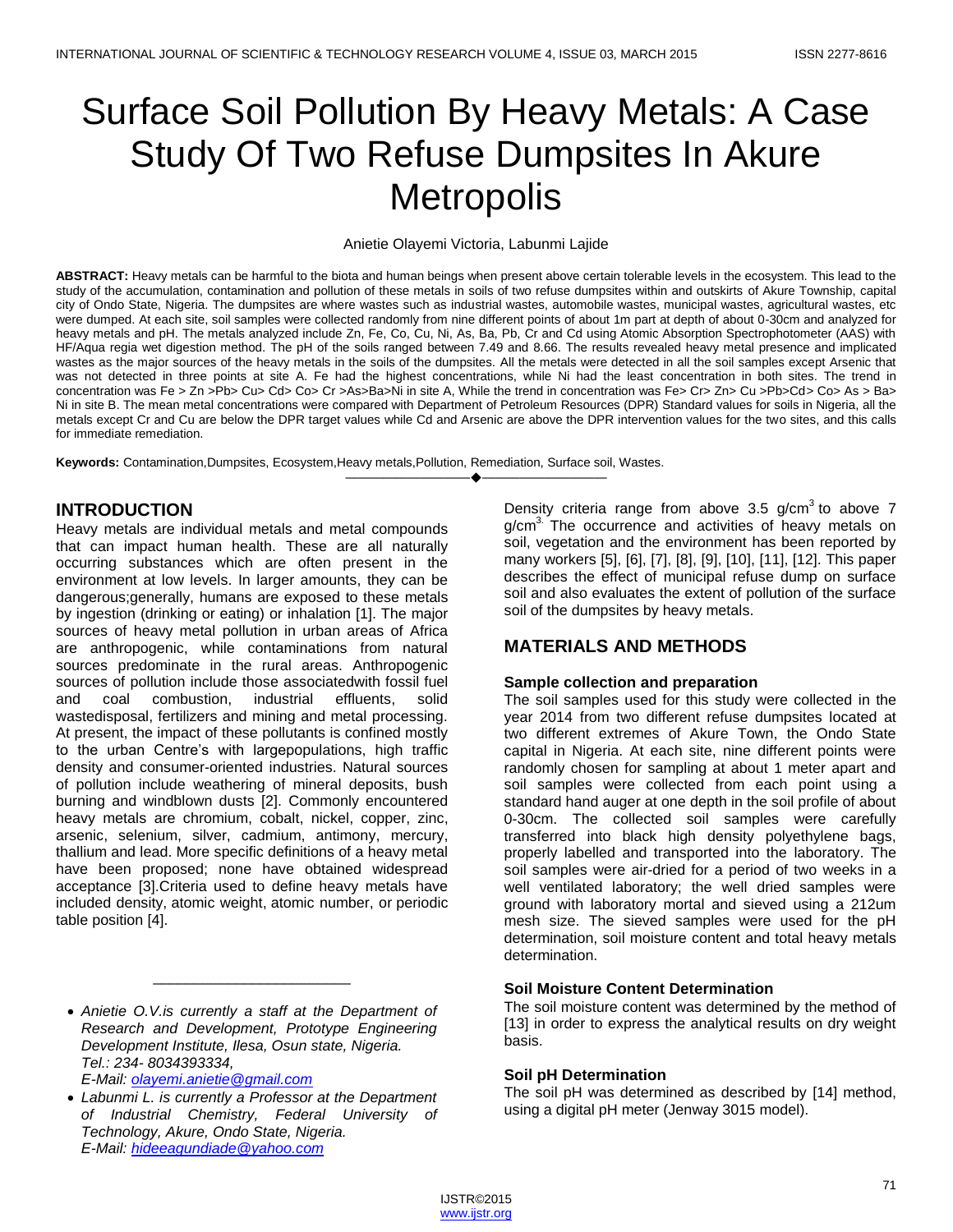#### **Total Heavy Metals Determination**

The total heavy metals concentrations were determined after wet digestion of the soil samples with a mixture of concentrated Hydrofluoric acid and Aqua regia using flame atomic absorption spectrophotometer (Buck Scientific 200 model). The mean, standard deviation and the coefficient of variation were calculated using the Statistical Package for Social Scientists (SPSS) 15.

## **RESULTS AND DISCUSSIONS**

Table1 shows the PH values for the two Dumpsites Soils coded as Site A and B. The pH ranged from 7.96 to 8.33 for site A, while site B pH ranged from 7.49 to 8.66. The values obtained in this measurement agreed well with pH values of between 5.79 and 8.55 obtained by [10] in his study of some soils in Akure. Soil pH ranges was given by [15]as follows;  $< 5.5 =$  strongly acidic;  $5.5 - 5.9 =$  medium acidic;  $6.0-6.4$  = slightly acidic;  $6.5-6.9$  = very slightly acidic;  $7.0$  = neutral;  $7.1 - 7.5$  = very slightly alkaline;  $7.6 - 8.0$  slightly alkaline;  $8.1 - 8.5$  = medium alkaline; and  $> 8.5$  = strongly alkaline. From the above pH ranges, it can be said that the dumpsite soils are alkaline. The two sites have similar pH ranges in spite of their distance apart. Soil pH is the measure of the level of acidity or alkalinity of a particular soil [15]. Table2shows the moisture content values for the two Dumpsites Soils coded as Site A and B.The moisture content ranged from 2.04 to 3.13 for site A, while site Bmoisture content ranges from 2.04 to 3.23. The results showed that the soils were very dry with minimal moisture content. Table 3 shows the mean metal concentration for site A and site B. All the metals were present in all the soils except Arsenic which was absent at three borings at site A. The content of theheavy metals in these sites would depend on the age of the site, that is, the duration of wastes disposal on each land, the type of waste disposed on each site, the volume of the waste on each site and on the geological features of the area. Table4 shows the comparism of the two dumpsites soils with that of the Department of Petroleum Resources(DPR, 2002) targets and intervention values. On comparing of the mean metal concentrations with the[16]standard values for soil, it was found that all the individual metal concentrations in site A were below the DPR target values except Cadmium and

Arsenic which had higher values than the DPR targets values. Also, in site B, Copper, Arsenic, Cadmium and Chromium were above the DPR target values. As shown in Table 4, Cadmium and Arsenic were the prominent metals that recorded values higher than the DPR target and intervention values. As for these heavy metals that had attained DPR intervention values, effective soil remediation techniques must be employed to treat these polluted soils.All other heavy metals having concentrations above the DPR target values must be monitored effectively and continuously before they attain the DPR intervention values, in order to prevent further soil pollution by these metals. There was no DPR target and intervention values for iron perhaps because of its high concentration and distribution in natural or unpolluted soils. Although, when iron is present above certain concentrations, it becomes toxic to the soil plants and animals.

## **CONCLUSION**

The two dumpsites studied coded as site A and B in Akure had revealed that indiscriminate disposal of wastes such as Municipal wastes, industrial wastes, agricultural wastes, etc are major sources of soil contamination and pollution by heavy metals. The presence of heavy metals in the environment represents one of the most important environmental hazards. A knowledge of the total concentration of these heavy metals through soil analysis (as indicator) could be considered as a starting point for evaluating the degree of pollution as investigated in this study. The cadmium and Arsenic metals concentrations in the analyzed dumpsite soils are at a critical level, that is, they are above the DPR target and intervention values, while other metals concentrations were below the DPR target value except Copper and Chromium concentrations which were above the DPR target values at site B only. It can be concluded that Site B is more polluted than site A and that the indiscriminate disposal of wastes on these land had contributed to the increment in concentrations of these metals in the land. The high levels of Cadmium, Arsenic obtained in this study coupled with other heavy metals contamination of these soils, make the soils and its environment unsafe and unhealthy for human activities such as living, farming and grazing by animals.

## **APPENDIX**

| <b>Site No</b>           | pH Value | <b>Site No</b>            | pH Value |
|--------------------------|----------|---------------------------|----------|
| $A_1$                    | 8.19     | $B_1$                     | 8.27     |
| A <sub>2</sub>           | 8.15     | B <sub>2</sub>            | 7.87     |
| $A_3$                    | 8.31     | $B_3$                     | 7.49     |
| $A_4$                    | 8.09     | $B_4$                     | 8.66     |
| $A_5$                    | 8.18     | B <sub>5</sub>            | 8.37     |
| $A_6$                    | 8.33     | $B_6$                     | 8.37     |
| A <sub>7</sub>           | 8.08     | B <sub>7</sub>            | 8.25     |
| $A_8$                    | 8.18     | $B_8$                     | 8.33     |
| A <sub>9</sub>           | 7.96     | B <sub>9</sub>            | 8.16     |
| Mean                     | 8.16     | Mean                      | 8.20     |
| StandardDeviation        | 0.11     | <b>Standard Deviation</b> | 0.34     |
| Coefficient of Variation | 1.40     | Coefficient of Variation  | 4.11     |

**Table 1 PH of Dumpsites Soils for Site A and B.**

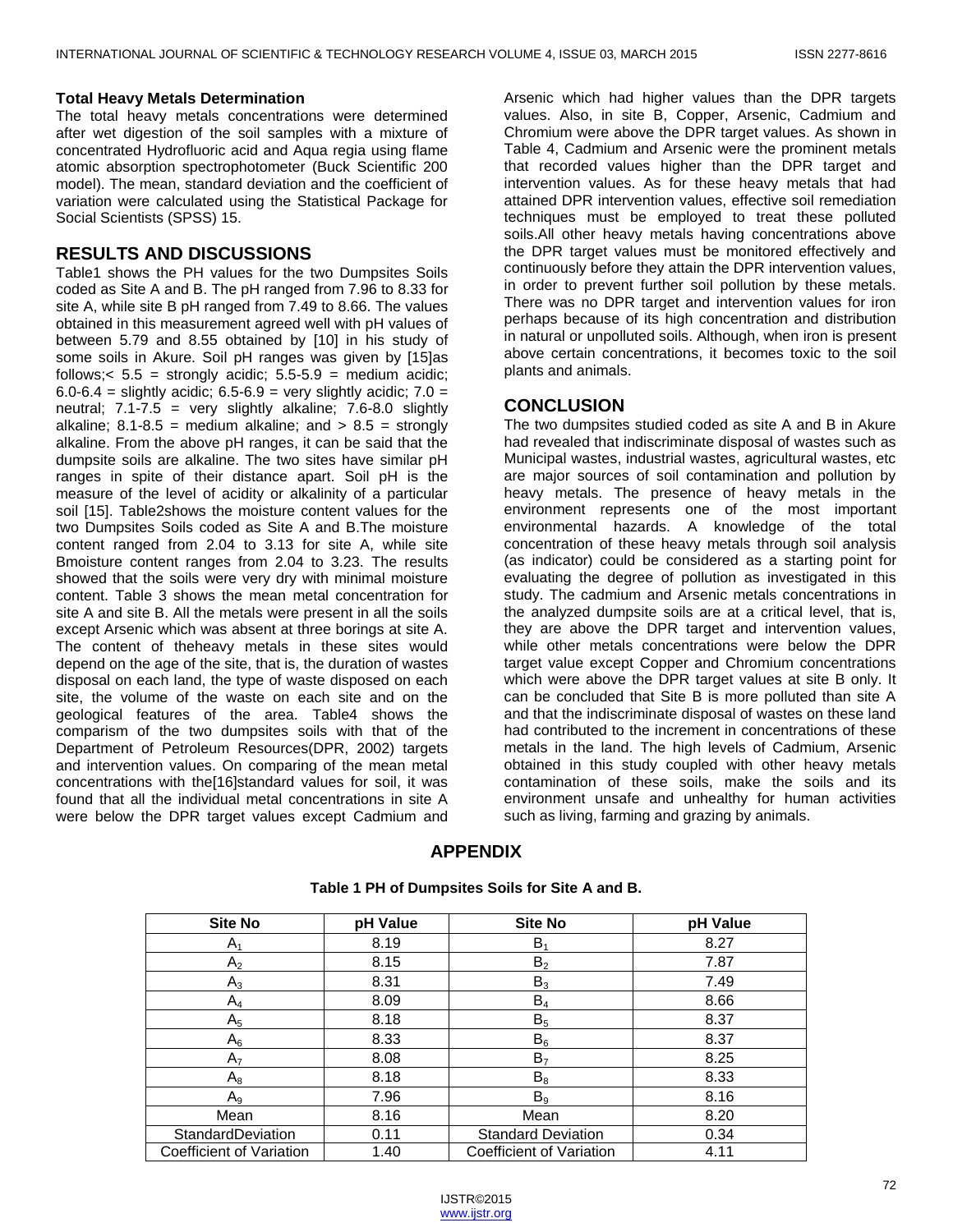| <b>Site No</b>            | <b>Moisture content</b><br>(%) | <b>Site No</b>            | Moisture content (%) |  |
|---------------------------|--------------------------------|---------------------------|----------------------|--|
| A <sub>1</sub>            | 2.04                           | В,                        | 2.04                 |  |
| A <sub>2</sub>            | 2.84                           | B <sub>2</sub>            | 2.10                 |  |
| $A_3$                     | 3.07                           | $B_3$                     | 3.13                 |  |
| $A_4$                     | 2.94                           | $B_4$                     | 1.57                 |  |
| $A_5$                     | 2.86                           | B <sub>5</sub>            | 2.33                 |  |
| $A_6$                     | 3.13                           | $B_6$                     | 3.23                 |  |
| A <sub>7</sub>            | 2.37                           | В,                        | 1.55                 |  |
| $A_8$                     | 2.93                           | $B_8$                     | 1.92                 |  |
| $A_9$                     | 2.12                           | B <sub>9</sub>            | 1.53                 |  |
| Mean                      | 2.70                           | Mean                      | 2.16                 |  |
| <b>Standard Deviation</b> | 0.41                           | <b>Standard Deviation</b> | 0.64                 |  |
| Coefficient of Variation  | 15.26                          | Coefficient of Variation  | 29.77                |  |

## **Table 2 Moisture Content (%) of the Dumpsite Soils**

#### **Table 3 Mean Metal Concentration (mg/kg) for Site A and B.**

|        | Ζn      | Fe       | Co       | Cu       | Ni      | As      | Pb       | $_{\rm Cd}$ | Сı       | Ba      |
|--------|---------|----------|----------|----------|---------|---------|----------|-------------|----------|---------|
| Site A | 86.29   | 213.97   | 8.33     | 31.34    | .16     | 6.24    | 56.16    | 28.56       | 6.71     | 5.47    |
|        | $+6.95$ | $+15.22$ | $+7.41$  | $+21.41$ | $+1.33$ | $+5.52$ | $+16.22$ | $+17.95$    | $+2.96$  | ±1.01   |
| Site B | 95.28   | 185.57   | 18.08    | 52.48    | 0.65    | 5.43    | 40.66    | 40.17       | 132.65   | 4.83    |
|        | $+7.30$ | $+28.55$ | $+13.72$ | $+26.63$ | $+0.26$ | $+2.22$ | $+9.38$  | $+18.21$    | $+69.10$ | $+1.12$ |

#### **Table 4 Comparing of mean metal concentrations of the sites with the DPR target and intervention values for normal soils (mg/kg)**

| <b>Metals</b> | <b>Mean</b><br>metal<br>conc. In site A | Mean<br>metal<br>conc. In site B | <b>DPR</b><br>target<br>values | <b>DPR</b><br>intervention<br>values |
|---------------|-----------------------------------------|----------------------------------|--------------------------------|--------------------------------------|
| Zinc          | 86.29                                   | 95.28                            | 140                            | 720                                  |
| Iron          | 213.97                                  | 185.57                           | $\blacksquare$                 |                                      |
| Cobalt        | 8.33                                    | 18.08                            | 20                             | 240                                  |
| Copper        | 31.34                                   | 52.48                            | 36                             | 190                                  |
| <b>Nickel</b> | 1.16                                    | 0.65                             | 35                             | 210                                  |
| Arsenic       | 6.24                                    | 5.43                             | 1.0                            | 10                                   |
| Lead          | 56.16                                   | 40.66                            | 85                             | 530                                  |
| Cadmium       | 28.56                                   | 40.17                            | 0.8                            | 12                                   |
| Chromium      | 6.71                                    | 132.65                           | 100                            | 380                                  |
| <b>Barium</b> | 5.47                                    | 4.83                             | 200                            | 5000                                 |

# **ACKNOWLEDGEMENT**

The authors wish to thank members of our immediate families for their financial and moral support towards this study.

# **REFERENCES**

- [1] Sabine EM, Wendy G.HUMAN HEALTH EFFECTS OF HEAVY METALS ENVIRONMENTAL SCIENCE AND TECHNOLOGY BRIEFS FOR CITIZEN CENTER FOR HAZARDOUS SUBSTANCE, 2009. Available;http://www.engg.ksu.edu/CHSR
- [2] OladeMA. LEAD, MERCURY, CADMIUM AND ARSENIC IN THE ENVIRONMENT, Published By John Wiley & Sons Ltd, 1987.
- [3] Sengupta AK. PRINCIPLES OF HEAVY METALS SEPARATION, Environmental Separation of Heavy Metals:Engineering Processes, Lewis Publishers, Boca Raton, FL, 2002, ISBN 1566768845
- [4] Duffus JH. HEAVY METALS—A MEANINGLESS TERM?, Journal of Pure and Applied Chemistry, 2002, Vol. 74, No. 5, 793–807
- [5] Page AC, Ganje TJ, Joshi MS. LEAD QUANTITIES IN PLANTS, SOIL AND AIR NEAR SOME MAJOR HIGHWAYS IN SOUTHERN CALIFORNIA. Hilgardia, 1971, 4l, 1-31.
- [6] Goldsmith CO, Scanlon RF. Pirie ME. LEAD CONCENTRATIONS IN SOIL AND VEGETATION ASSOCIATED WITH HIGHWAYS OF DIFFERENT DENSITIES. Bull. Environment Containing Toxicolology, 1976, Volume 16, 66-70